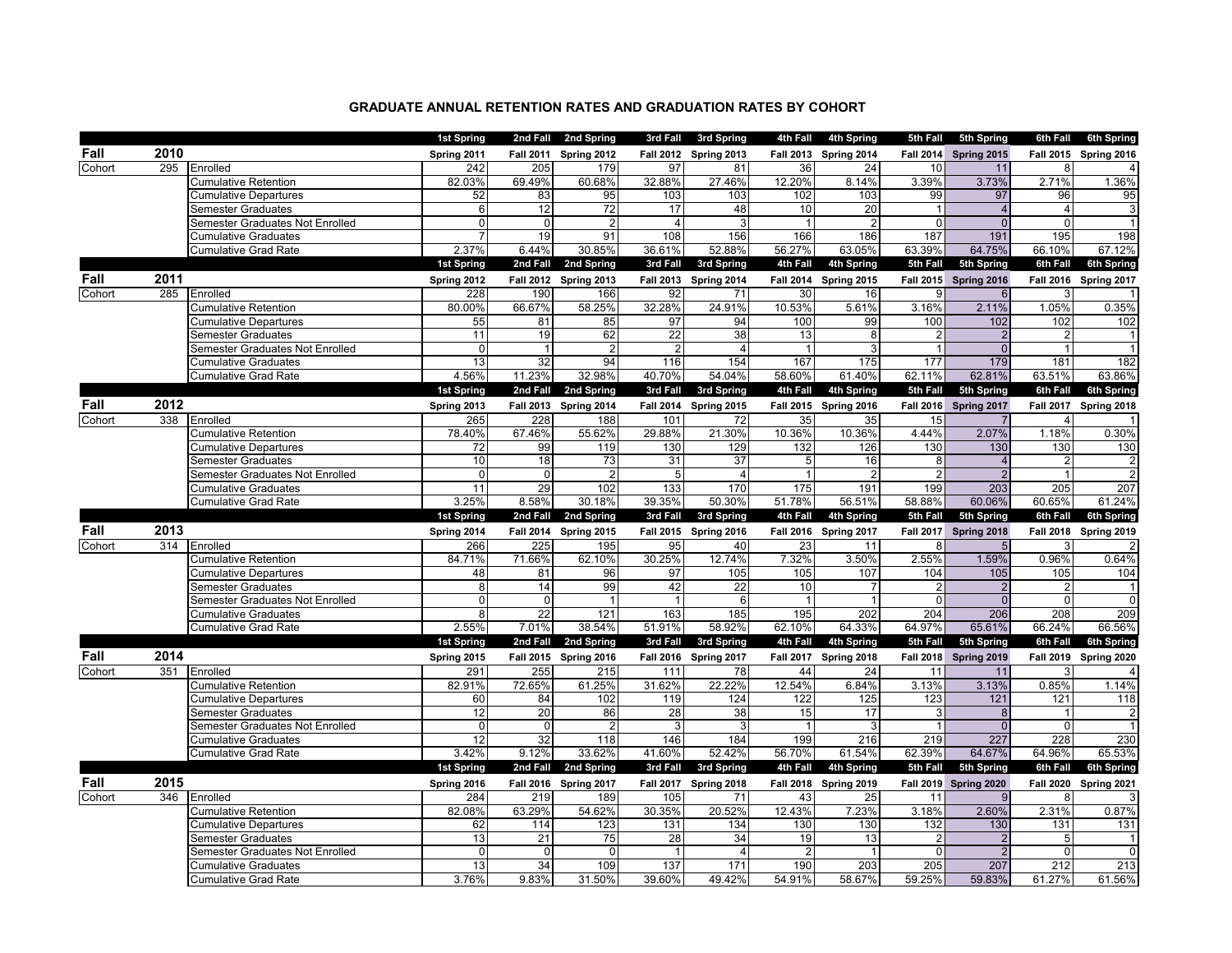## **GRADUATE ANNUAL RETENTION RATES AND GRADUATION RATES BY COHORT**

| Fall<br>2016<br>Fall 2020 Spring 2021<br>Spring 2017<br>Fall 2017 Spring 2018<br>Fall 2018 Spring 2019<br>Fall 2019 Spring 2020<br>Fall 2021 Spring 2022<br>Cohort<br>424<br>Enrolled<br>338<br>275<br>229<br>132<br>38<br>33<br>19<br>19<br>77<br>12<br>79.72%<br>4.48%<br>2.83%<br><b>Cumulative Retention</b><br>64.86%<br>54.01%<br>31.13%<br>18.16%<br>8.96%<br>7.78%<br>4.48%<br>160<br>167<br>166<br>162<br>158<br>154<br><b>Cumulative Departures</b><br>86<br>125<br>144<br>153<br>24<br>79<br>23<br>49<br>40<br>11<br>19<br><b>Semester Graduates</b><br>5<br>9<br>$\overline{2}$<br>Semester Graduates Not Enrolled<br>$\mathbf 0$<br>$\overline{0}$<br>$6\phantom{1}6$<br>5<br>5<br>3<br>Ő<br>$\overline{4}$<br>47<br>126<br>175<br>226<br>259<br><b>Cumulative Graduates</b><br>24<br>215<br>245<br>250<br>262<br>41.27%<br>53.30%<br>58.96%<br>61.08%<br><b>Cumulative Grad Rate</b><br>5.66%<br>11.08%<br>29.72%<br>50.71%<br>57.78%<br>61.79%<br>2nd Fall 2nd Spring<br>3rd Fall<br>3rd Spring<br>4th Fall<br>4th Spring<br>5th Fall<br>5th Spring<br>6th Spring<br><b>1st Spring</b><br>6th Fall<br>Fall<br>2017<br>Spring 2018<br>Fall 2018 Spring 2019<br>Fall 2019 Spring 2020<br><b>Fall 2020</b><br>Spring 2021<br><b>Fall 2021</b><br>Spring 2022<br>Fall 2022 Spring 2023<br>267<br>61<br>Cohort<br>508<br>Enrolled<br>401<br>319<br>136<br>89<br>45<br>22<br>78.94%<br>62.80%<br>52.56%<br>26.77%<br>17.52%<br>12.01%<br>8.86%<br>4.33%<br><b>Cumulative Retention</b><br>175<br>196<br>183<br>183<br><b>Cumulative Departures</b><br>107<br>164<br>195<br>183<br>22<br>40<br>113<br>41<br>16<br>25<br><b>Semester Graduates</b><br>45<br>Semester Graduates Not Enrolled<br>$\mathbf{3}$<br>$\overline{0}$<br>$\overline{1}$<br>8<br>3<br>4<br>3<br>175<br><b>Cumulative Graduates</b><br>22<br>62<br>216<br>277<br>302<br>310<br>261<br>42.52%<br><b>Cumulative Grad Rate</b><br>4.33%<br>12.20%<br>34.45%<br>51.38%<br>54.53%<br>59.45%<br>61.02%<br>2nd Spring<br>3rd Fall<br>3rd Spring<br>4th Fall<br>4th Spring<br>5th Spring<br>6th Fall<br>1st Spring<br>2nd Fall<br>5th Fall<br>6th Spring<br>2018<br>Fall<br>Fall 2019 Spring 2020<br>Spring 2021<br>Spring 2022<br>Fall 2022 Spring 2023<br>Fall 2023 Spring 2024<br>Spring 2019<br><b>Fall 2020</b><br><b>Fall 2021</b><br>Cohort<br>530<br>Enrolled<br>319<br>259<br>139<br>97<br>59<br>411<br>77.55%<br>26.23%<br>18.30%<br>11.13%<br><b>Cumulative Retention</b><br>60.19%<br>48.87%<br><b>Cumulative Departures</b><br>119<br>164<br>175<br>183<br>193<br>191<br>45<br>44<br>116<br>32<br>40<br><b>Semester Graduates</b><br>19<br>Semester Graduates Not Enrolled<br>$\mathbf{0}$<br>$\overline{2}$<br>3<br>3<br>7<br>89<br>205<br>237<br>$\overline{277}$<br><b>Cumulative Graduates</b><br>45<br>296<br>8.49%<br>16.79%<br>38.68%<br>44.72%<br>52.26%<br><b>Cumulative Grad Rate</b><br>55.85%<br>2nd Spring<br>3rd Spring<br>1st Spring<br>2nd Fall<br>3rd Fall<br>4th Fall<br>4th Spring<br>5th Fall 5th Spring<br>6th Fall<br>6th Spring<br>2019<br>Fall<br>Spring 2020<br>Fall 2020 Spring 2021<br><b>Fall 2021</b><br>Spring 2022<br>Fall 2023 Spring 2024<br>Fall 2024 Spring 2025<br>Fall 2022 Spring 2023<br>Enrolled<br>347<br>Cohort<br>516<br>426<br>285<br>144<br>82.56%<br>67.25%<br>55.23%<br><b>Cumulative Retention</b><br>27.91%<br>123<br><b>Cumulative Departures</b><br>88<br>137<br>148<br>43<br><b>Semester Graduates</b><br>42<br>132<br>37<br>Semester Graduates Not Enrolled<br>$\Omega$<br>$\overline{7}$<br>$\mathbf{1}$<br>219<br>45<br>87<br>256<br><b>Cumulative Graduates</b><br>8.72%<br><b>Cumulative Grad Rate</b><br>16.86%<br>42.44%<br>49.61%<br>2nd Spring<br>5th Spring<br><b>1st Spring</b><br>3rd Fall<br>3rd Spring<br>4th Fall<br>4th Spring<br>5th Fall<br>6th Fall<br>6th Spring<br>2nd Fall<br>Fall<br>2020<br>Spring 2021<br><b>Fall 2021</b><br>Spring 2022<br>Fall 2022 Spring 2023<br>Fall 2023 Spring 2024<br>Fall 2024 Spring 2025<br>Fall 2025 Spring 2026 |
|--------------------------------------------------------------------------------------------------------------------------------------------------------------------------------------------------------------------------------------------------------------------------------------------------------------------------------------------------------------------------------------------------------------------------------------------------------------------------------------------------------------------------------------------------------------------------------------------------------------------------------------------------------------------------------------------------------------------------------------------------------------------------------------------------------------------------------------------------------------------------------------------------------------------------------------------------------------------------------------------------------------------------------------------------------------------------------------------------------------------------------------------------------------------------------------------------------------------------------------------------------------------------------------------------------------------------------------------------------------------------------------------------------------------------------------------------------------------------------------------------------------------------------------------------------------------------------------------------------------------------------------------------------------------------------------------------------------------------------------------------------------------------------------------------------------------------------------------------------------------------------------------------------------------------------------------------------------------------------------------------------------------------------------------------------------------------------------------------------------------------------------------------------------------------------------------------------------------------------------------------------------------------------------------------------------------------------------------------------------------------------------------------------------------------------------------------------------------------------------------------------------------------------------------------------------------------------------------------------------------------------------------------------------------------------------------------------------------------------------------------------------------------------------------------------------------------------------------------------------------------------------------------------------------------------------------------------------------------------------------------------------------------------------------------------------------------------------------------------------------------------------------------------------------------------------------------------------------------------------------------------------------------------------------------------------------------------------------------------------------------------------------------------------------------------------------------------------------------------------------------------------------------------------------------------------------------------------------------------------------------------------------------------------------------------------------------------------------------------------------------------------------------------------------------------------------------------------------------------------------------------------------------------------------------------------------------------------------------------------------------------------|
|                                                                                                                                                                                                                                                                                                                                                                                                                                                                                                                                                                                                                                                                                                                                                                                                                                                                                                                                                                                                                                                                                                                                                                                                                                                                                                                                                                                                                                                                                                                                                                                                                                                                                                                                                                                                                                                                                                                                                                                                                                                                                                                                                                                                                                                                                                                                                                                                                                                                                                                                                                                                                                                                                                                                                                                                                                                                                                                                                                                                                                                                                                                                                                                                                                                                                                                                                                                                                                                                                                                                                                                                                                                                                                                                                                                                                                                                                                                                                                                                              |
|                                                                                                                                                                                                                                                                                                                                                                                                                                                                                                                                                                                                                                                                                                                                                                                                                                                                                                                                                                                                                                                                                                                                                                                                                                                                                                                                                                                                                                                                                                                                                                                                                                                                                                                                                                                                                                                                                                                                                                                                                                                                                                                                                                                                                                                                                                                                                                                                                                                                                                                                                                                                                                                                                                                                                                                                                                                                                                                                                                                                                                                                                                                                                                                                                                                                                                                                                                                                                                                                                                                                                                                                                                                                                                                                                                                                                                                                                                                                                                                                              |
|                                                                                                                                                                                                                                                                                                                                                                                                                                                                                                                                                                                                                                                                                                                                                                                                                                                                                                                                                                                                                                                                                                                                                                                                                                                                                                                                                                                                                                                                                                                                                                                                                                                                                                                                                                                                                                                                                                                                                                                                                                                                                                                                                                                                                                                                                                                                                                                                                                                                                                                                                                                                                                                                                                                                                                                                                                                                                                                                                                                                                                                                                                                                                                                                                                                                                                                                                                                                                                                                                                                                                                                                                                                                                                                                                                                                                                                                                                                                                                                                              |
|                                                                                                                                                                                                                                                                                                                                                                                                                                                                                                                                                                                                                                                                                                                                                                                                                                                                                                                                                                                                                                                                                                                                                                                                                                                                                                                                                                                                                                                                                                                                                                                                                                                                                                                                                                                                                                                                                                                                                                                                                                                                                                                                                                                                                                                                                                                                                                                                                                                                                                                                                                                                                                                                                                                                                                                                                                                                                                                                                                                                                                                                                                                                                                                                                                                                                                                                                                                                                                                                                                                                                                                                                                                                                                                                                                                                                                                                                                                                                                                                              |
|                                                                                                                                                                                                                                                                                                                                                                                                                                                                                                                                                                                                                                                                                                                                                                                                                                                                                                                                                                                                                                                                                                                                                                                                                                                                                                                                                                                                                                                                                                                                                                                                                                                                                                                                                                                                                                                                                                                                                                                                                                                                                                                                                                                                                                                                                                                                                                                                                                                                                                                                                                                                                                                                                                                                                                                                                                                                                                                                                                                                                                                                                                                                                                                                                                                                                                                                                                                                                                                                                                                                                                                                                                                                                                                                                                                                                                                                                                                                                                                                              |
|                                                                                                                                                                                                                                                                                                                                                                                                                                                                                                                                                                                                                                                                                                                                                                                                                                                                                                                                                                                                                                                                                                                                                                                                                                                                                                                                                                                                                                                                                                                                                                                                                                                                                                                                                                                                                                                                                                                                                                                                                                                                                                                                                                                                                                                                                                                                                                                                                                                                                                                                                                                                                                                                                                                                                                                                                                                                                                                                                                                                                                                                                                                                                                                                                                                                                                                                                                                                                                                                                                                                                                                                                                                                                                                                                                                                                                                                                                                                                                                                              |
|                                                                                                                                                                                                                                                                                                                                                                                                                                                                                                                                                                                                                                                                                                                                                                                                                                                                                                                                                                                                                                                                                                                                                                                                                                                                                                                                                                                                                                                                                                                                                                                                                                                                                                                                                                                                                                                                                                                                                                                                                                                                                                                                                                                                                                                                                                                                                                                                                                                                                                                                                                                                                                                                                                                                                                                                                                                                                                                                                                                                                                                                                                                                                                                                                                                                                                                                                                                                                                                                                                                                                                                                                                                                                                                                                                                                                                                                                                                                                                                                              |
|                                                                                                                                                                                                                                                                                                                                                                                                                                                                                                                                                                                                                                                                                                                                                                                                                                                                                                                                                                                                                                                                                                                                                                                                                                                                                                                                                                                                                                                                                                                                                                                                                                                                                                                                                                                                                                                                                                                                                                                                                                                                                                                                                                                                                                                                                                                                                                                                                                                                                                                                                                                                                                                                                                                                                                                                                                                                                                                                                                                                                                                                                                                                                                                                                                                                                                                                                                                                                                                                                                                                                                                                                                                                                                                                                                                                                                                                                                                                                                                                              |
|                                                                                                                                                                                                                                                                                                                                                                                                                                                                                                                                                                                                                                                                                                                                                                                                                                                                                                                                                                                                                                                                                                                                                                                                                                                                                                                                                                                                                                                                                                                                                                                                                                                                                                                                                                                                                                                                                                                                                                                                                                                                                                                                                                                                                                                                                                                                                                                                                                                                                                                                                                                                                                                                                                                                                                                                                                                                                                                                                                                                                                                                                                                                                                                                                                                                                                                                                                                                                                                                                                                                                                                                                                                                                                                                                                                                                                                                                                                                                                                                              |
|                                                                                                                                                                                                                                                                                                                                                                                                                                                                                                                                                                                                                                                                                                                                                                                                                                                                                                                                                                                                                                                                                                                                                                                                                                                                                                                                                                                                                                                                                                                                                                                                                                                                                                                                                                                                                                                                                                                                                                                                                                                                                                                                                                                                                                                                                                                                                                                                                                                                                                                                                                                                                                                                                                                                                                                                                                                                                                                                                                                                                                                                                                                                                                                                                                                                                                                                                                                                                                                                                                                                                                                                                                                                                                                                                                                                                                                                                                                                                                                                              |
|                                                                                                                                                                                                                                                                                                                                                                                                                                                                                                                                                                                                                                                                                                                                                                                                                                                                                                                                                                                                                                                                                                                                                                                                                                                                                                                                                                                                                                                                                                                                                                                                                                                                                                                                                                                                                                                                                                                                                                                                                                                                                                                                                                                                                                                                                                                                                                                                                                                                                                                                                                                                                                                                                                                                                                                                                                                                                                                                                                                                                                                                                                                                                                                                                                                                                                                                                                                                                                                                                                                                                                                                                                                                                                                                                                                                                                                                                                                                                                                                              |
|                                                                                                                                                                                                                                                                                                                                                                                                                                                                                                                                                                                                                                                                                                                                                                                                                                                                                                                                                                                                                                                                                                                                                                                                                                                                                                                                                                                                                                                                                                                                                                                                                                                                                                                                                                                                                                                                                                                                                                                                                                                                                                                                                                                                                                                                                                                                                                                                                                                                                                                                                                                                                                                                                                                                                                                                                                                                                                                                                                                                                                                                                                                                                                                                                                                                                                                                                                                                                                                                                                                                                                                                                                                                                                                                                                                                                                                                                                                                                                                                              |
|                                                                                                                                                                                                                                                                                                                                                                                                                                                                                                                                                                                                                                                                                                                                                                                                                                                                                                                                                                                                                                                                                                                                                                                                                                                                                                                                                                                                                                                                                                                                                                                                                                                                                                                                                                                                                                                                                                                                                                                                                                                                                                                                                                                                                                                                                                                                                                                                                                                                                                                                                                                                                                                                                                                                                                                                                                                                                                                                                                                                                                                                                                                                                                                                                                                                                                                                                                                                                                                                                                                                                                                                                                                                                                                                                                                                                                                                                                                                                                                                              |
|                                                                                                                                                                                                                                                                                                                                                                                                                                                                                                                                                                                                                                                                                                                                                                                                                                                                                                                                                                                                                                                                                                                                                                                                                                                                                                                                                                                                                                                                                                                                                                                                                                                                                                                                                                                                                                                                                                                                                                                                                                                                                                                                                                                                                                                                                                                                                                                                                                                                                                                                                                                                                                                                                                                                                                                                                                                                                                                                                                                                                                                                                                                                                                                                                                                                                                                                                                                                                                                                                                                                                                                                                                                                                                                                                                                                                                                                                                                                                                                                              |
|                                                                                                                                                                                                                                                                                                                                                                                                                                                                                                                                                                                                                                                                                                                                                                                                                                                                                                                                                                                                                                                                                                                                                                                                                                                                                                                                                                                                                                                                                                                                                                                                                                                                                                                                                                                                                                                                                                                                                                                                                                                                                                                                                                                                                                                                                                                                                                                                                                                                                                                                                                                                                                                                                                                                                                                                                                                                                                                                                                                                                                                                                                                                                                                                                                                                                                                                                                                                                                                                                                                                                                                                                                                                                                                                                                                                                                                                                                                                                                                                              |
|                                                                                                                                                                                                                                                                                                                                                                                                                                                                                                                                                                                                                                                                                                                                                                                                                                                                                                                                                                                                                                                                                                                                                                                                                                                                                                                                                                                                                                                                                                                                                                                                                                                                                                                                                                                                                                                                                                                                                                                                                                                                                                                                                                                                                                                                                                                                                                                                                                                                                                                                                                                                                                                                                                                                                                                                                                                                                                                                                                                                                                                                                                                                                                                                                                                                                                                                                                                                                                                                                                                                                                                                                                                                                                                                                                                                                                                                                                                                                                                                              |
|                                                                                                                                                                                                                                                                                                                                                                                                                                                                                                                                                                                                                                                                                                                                                                                                                                                                                                                                                                                                                                                                                                                                                                                                                                                                                                                                                                                                                                                                                                                                                                                                                                                                                                                                                                                                                                                                                                                                                                                                                                                                                                                                                                                                                                                                                                                                                                                                                                                                                                                                                                                                                                                                                                                                                                                                                                                                                                                                                                                                                                                                                                                                                                                                                                                                                                                                                                                                                                                                                                                                                                                                                                                                                                                                                                                                                                                                                                                                                                                                              |
|                                                                                                                                                                                                                                                                                                                                                                                                                                                                                                                                                                                                                                                                                                                                                                                                                                                                                                                                                                                                                                                                                                                                                                                                                                                                                                                                                                                                                                                                                                                                                                                                                                                                                                                                                                                                                                                                                                                                                                                                                                                                                                                                                                                                                                                                                                                                                                                                                                                                                                                                                                                                                                                                                                                                                                                                                                                                                                                                                                                                                                                                                                                                                                                                                                                                                                                                                                                                                                                                                                                                                                                                                                                                                                                                                                                                                                                                                                                                                                                                              |
|                                                                                                                                                                                                                                                                                                                                                                                                                                                                                                                                                                                                                                                                                                                                                                                                                                                                                                                                                                                                                                                                                                                                                                                                                                                                                                                                                                                                                                                                                                                                                                                                                                                                                                                                                                                                                                                                                                                                                                                                                                                                                                                                                                                                                                                                                                                                                                                                                                                                                                                                                                                                                                                                                                                                                                                                                                                                                                                                                                                                                                                                                                                                                                                                                                                                                                                                                                                                                                                                                                                                                                                                                                                                                                                                                                                                                                                                                                                                                                                                              |
|                                                                                                                                                                                                                                                                                                                                                                                                                                                                                                                                                                                                                                                                                                                                                                                                                                                                                                                                                                                                                                                                                                                                                                                                                                                                                                                                                                                                                                                                                                                                                                                                                                                                                                                                                                                                                                                                                                                                                                                                                                                                                                                                                                                                                                                                                                                                                                                                                                                                                                                                                                                                                                                                                                                                                                                                                                                                                                                                                                                                                                                                                                                                                                                                                                                                                                                                                                                                                                                                                                                                                                                                                                                                                                                                                                                                                                                                                                                                                                                                              |
|                                                                                                                                                                                                                                                                                                                                                                                                                                                                                                                                                                                                                                                                                                                                                                                                                                                                                                                                                                                                                                                                                                                                                                                                                                                                                                                                                                                                                                                                                                                                                                                                                                                                                                                                                                                                                                                                                                                                                                                                                                                                                                                                                                                                                                                                                                                                                                                                                                                                                                                                                                                                                                                                                                                                                                                                                                                                                                                                                                                                                                                                                                                                                                                                                                                                                                                                                                                                                                                                                                                                                                                                                                                                                                                                                                                                                                                                                                                                                                                                              |
|                                                                                                                                                                                                                                                                                                                                                                                                                                                                                                                                                                                                                                                                                                                                                                                                                                                                                                                                                                                                                                                                                                                                                                                                                                                                                                                                                                                                                                                                                                                                                                                                                                                                                                                                                                                                                                                                                                                                                                                                                                                                                                                                                                                                                                                                                                                                                                                                                                                                                                                                                                                                                                                                                                                                                                                                                                                                                                                                                                                                                                                                                                                                                                                                                                                                                                                                                                                                                                                                                                                                                                                                                                                                                                                                                                                                                                                                                                                                                                                                              |
|                                                                                                                                                                                                                                                                                                                                                                                                                                                                                                                                                                                                                                                                                                                                                                                                                                                                                                                                                                                                                                                                                                                                                                                                                                                                                                                                                                                                                                                                                                                                                                                                                                                                                                                                                                                                                                                                                                                                                                                                                                                                                                                                                                                                                                                                                                                                                                                                                                                                                                                                                                                                                                                                                                                                                                                                                                                                                                                                                                                                                                                                                                                                                                                                                                                                                                                                                                                                                                                                                                                                                                                                                                                                                                                                                                                                                                                                                                                                                                                                              |
|                                                                                                                                                                                                                                                                                                                                                                                                                                                                                                                                                                                                                                                                                                                                                                                                                                                                                                                                                                                                                                                                                                                                                                                                                                                                                                                                                                                                                                                                                                                                                                                                                                                                                                                                                                                                                                                                                                                                                                                                                                                                                                                                                                                                                                                                                                                                                                                                                                                                                                                                                                                                                                                                                                                                                                                                                                                                                                                                                                                                                                                                                                                                                                                                                                                                                                                                                                                                                                                                                                                                                                                                                                                                                                                                                                                                                                                                                                                                                                                                              |
|                                                                                                                                                                                                                                                                                                                                                                                                                                                                                                                                                                                                                                                                                                                                                                                                                                                                                                                                                                                                                                                                                                                                                                                                                                                                                                                                                                                                                                                                                                                                                                                                                                                                                                                                                                                                                                                                                                                                                                                                                                                                                                                                                                                                                                                                                                                                                                                                                                                                                                                                                                                                                                                                                                                                                                                                                                                                                                                                                                                                                                                                                                                                                                                                                                                                                                                                                                                                                                                                                                                                                                                                                                                                                                                                                                                                                                                                                                                                                                                                              |
|                                                                                                                                                                                                                                                                                                                                                                                                                                                                                                                                                                                                                                                                                                                                                                                                                                                                                                                                                                                                                                                                                                                                                                                                                                                                                                                                                                                                                                                                                                                                                                                                                                                                                                                                                                                                                                                                                                                                                                                                                                                                                                                                                                                                                                                                                                                                                                                                                                                                                                                                                                                                                                                                                                                                                                                                                                                                                                                                                                                                                                                                                                                                                                                                                                                                                                                                                                                                                                                                                                                                                                                                                                                                                                                                                                                                                                                                                                                                                                                                              |
|                                                                                                                                                                                                                                                                                                                                                                                                                                                                                                                                                                                                                                                                                                                                                                                                                                                                                                                                                                                                                                                                                                                                                                                                                                                                                                                                                                                                                                                                                                                                                                                                                                                                                                                                                                                                                                                                                                                                                                                                                                                                                                                                                                                                                                                                                                                                                                                                                                                                                                                                                                                                                                                                                                                                                                                                                                                                                                                                                                                                                                                                                                                                                                                                                                                                                                                                                                                                                                                                                                                                                                                                                                                                                                                                                                                                                                                                                                                                                                                                              |
|                                                                                                                                                                                                                                                                                                                                                                                                                                                                                                                                                                                                                                                                                                                                                                                                                                                                                                                                                                                                                                                                                                                                                                                                                                                                                                                                                                                                                                                                                                                                                                                                                                                                                                                                                                                                                                                                                                                                                                                                                                                                                                                                                                                                                                                                                                                                                                                                                                                                                                                                                                                                                                                                                                                                                                                                                                                                                                                                                                                                                                                                                                                                                                                                                                                                                                                                                                                                                                                                                                                                                                                                                                                                                                                                                                                                                                                                                                                                                                                                              |
|                                                                                                                                                                                                                                                                                                                                                                                                                                                                                                                                                                                                                                                                                                                                                                                                                                                                                                                                                                                                                                                                                                                                                                                                                                                                                                                                                                                                                                                                                                                                                                                                                                                                                                                                                                                                                                                                                                                                                                                                                                                                                                                                                                                                                                                                                                                                                                                                                                                                                                                                                                                                                                                                                                                                                                                                                                                                                                                                                                                                                                                                                                                                                                                                                                                                                                                                                                                                                                                                                                                                                                                                                                                                                                                                                                                                                                                                                                                                                                                                              |
|                                                                                                                                                                                                                                                                                                                                                                                                                                                                                                                                                                                                                                                                                                                                                                                                                                                                                                                                                                                                                                                                                                                                                                                                                                                                                                                                                                                                                                                                                                                                                                                                                                                                                                                                                                                                                                                                                                                                                                                                                                                                                                                                                                                                                                                                                                                                                                                                                                                                                                                                                                                                                                                                                                                                                                                                                                                                                                                                                                                                                                                                                                                                                                                                                                                                                                                                                                                                                                                                                                                                                                                                                                                                                                                                                                                                                                                                                                                                                                                                              |
|                                                                                                                                                                                                                                                                                                                                                                                                                                                                                                                                                                                                                                                                                                                                                                                                                                                                                                                                                                                                                                                                                                                                                                                                                                                                                                                                                                                                                                                                                                                                                                                                                                                                                                                                                                                                                                                                                                                                                                                                                                                                                                                                                                                                                                                                                                                                                                                                                                                                                                                                                                                                                                                                                                                                                                                                                                                                                                                                                                                                                                                                                                                                                                                                                                                                                                                                                                                                                                                                                                                                                                                                                                                                                                                                                                                                                                                                                                                                                                                                              |
|                                                                                                                                                                                                                                                                                                                                                                                                                                                                                                                                                                                                                                                                                                                                                                                                                                                                                                                                                                                                                                                                                                                                                                                                                                                                                                                                                                                                                                                                                                                                                                                                                                                                                                                                                                                                                                                                                                                                                                                                                                                                                                                                                                                                                                                                                                                                                                                                                                                                                                                                                                                                                                                                                                                                                                                                                                                                                                                                                                                                                                                                                                                                                                                                                                                                                                                                                                                                                                                                                                                                                                                                                                                                                                                                                                                                                                                                                                                                                                                                              |
|                                                                                                                                                                                                                                                                                                                                                                                                                                                                                                                                                                                                                                                                                                                                                                                                                                                                                                                                                                                                                                                                                                                                                                                                                                                                                                                                                                                                                                                                                                                                                                                                                                                                                                                                                                                                                                                                                                                                                                                                                                                                                                                                                                                                                                                                                                                                                                                                                                                                                                                                                                                                                                                                                                                                                                                                                                                                                                                                                                                                                                                                                                                                                                                                                                                                                                                                                                                                                                                                                                                                                                                                                                                                                                                                                                                                                                                                                                                                                                                                              |
|                                                                                                                                                                                                                                                                                                                                                                                                                                                                                                                                                                                                                                                                                                                                                                                                                                                                                                                                                                                                                                                                                                                                                                                                                                                                                                                                                                                                                                                                                                                                                                                                                                                                                                                                                                                                                                                                                                                                                                                                                                                                                                                                                                                                                                                                                                                                                                                                                                                                                                                                                                                                                                                                                                                                                                                                                                                                                                                                                                                                                                                                                                                                                                                                                                                                                                                                                                                                                                                                                                                                                                                                                                                                                                                                                                                                                                                                                                                                                                                                              |
|                                                                                                                                                                                                                                                                                                                                                                                                                                                                                                                                                                                                                                                                                                                                                                                                                                                                                                                                                                                                                                                                                                                                                                                                                                                                                                                                                                                                                                                                                                                                                                                                                                                                                                                                                                                                                                                                                                                                                                                                                                                                                                                                                                                                                                                                                                                                                                                                                                                                                                                                                                                                                                                                                                                                                                                                                                                                                                                                                                                                                                                                                                                                                                                                                                                                                                                                                                                                                                                                                                                                                                                                                                                                                                                                                                                                                                                                                                                                                                                                              |
|                                                                                                                                                                                                                                                                                                                                                                                                                                                                                                                                                                                                                                                                                                                                                                                                                                                                                                                                                                                                                                                                                                                                                                                                                                                                                                                                                                                                                                                                                                                                                                                                                                                                                                                                                                                                                                                                                                                                                                                                                                                                                                                                                                                                                                                                                                                                                                                                                                                                                                                                                                                                                                                                                                                                                                                                                                                                                                                                                                                                                                                                                                                                                                                                                                                                                                                                                                                                                                                                                                                                                                                                                                                                                                                                                                                                                                                                                                                                                                                                              |
| Cohort<br>658<br>Enrolled<br>541<br>426                                                                                                                                                                                                                                                                                                                                                                                                                                                                                                                                                                                                                                                                                                                                                                                                                                                                                                                                                                                                                                                                                                                                                                                                                                                                                                                                                                                                                                                                                                                                                                                                                                                                                                                                                                                                                                                                                                                                                                                                                                                                                                                                                                                                                                                                                                                                                                                                                                                                                                                                                                                                                                                                                                                                                                                                                                                                                                                                                                                                                                                                                                                                                                                                                                                                                                                                                                                                                                                                                                                                                                                                                                                                                                                                                                                                                                                                                                                                                                      |
| 82.22%<br>64.74%<br><b>Cumulative Retention</b>                                                                                                                                                                                                                                                                                                                                                                                                                                                                                                                                                                                                                                                                                                                                                                                                                                                                                                                                                                                                                                                                                                                                                                                                                                                                                                                                                                                                                                                                                                                                                                                                                                                                                                                                                                                                                                                                                                                                                                                                                                                                                                                                                                                                                                                                                                                                                                                                                                                                                                                                                                                                                                                                                                                                                                                                                                                                                                                                                                                                                                                                                                                                                                                                                                                                                                                                                                                                                                                                                                                                                                                                                                                                                                                                                                                                                                                                                                                                                              |
| <b>Cumulative Departures</b><br>115<br>163                                                                                                                                                                                                                                                                                                                                                                                                                                                                                                                                                                                                                                                                                                                                                                                                                                                                                                                                                                                                                                                                                                                                                                                                                                                                                                                                                                                                                                                                                                                                                                                                                                                                                                                                                                                                                                                                                                                                                                                                                                                                                                                                                                                                                                                                                                                                                                                                                                                                                                                                                                                                                                                                                                                                                                                                                                                                                                                                                                                                                                                                                                                                                                                                                                                                                                                                                                                                                                                                                                                                                                                                                                                                                                                                                                                                                                                                                                                                                                   |
| 67<br>Semester Graduates<br>61                                                                                                                                                                                                                                                                                                                                                                                                                                                                                                                                                                                                                                                                                                                                                                                                                                                                                                                                                                                                                                                                                                                                                                                                                                                                                                                                                                                                                                                                                                                                                                                                                                                                                                                                                                                                                                                                                                                                                                                                                                                                                                                                                                                                                                                                                                                                                                                                                                                                                                                                                                                                                                                                                                                                                                                                                                                                                                                                                                                                                                                                                                                                                                                                                                                                                                                                                                                                                                                                                                                                                                                                                                                                                                                                                                                                                                                                                                                                                                               |
| Semester Graduates Not Enrolled<br>2                                                                                                                                                                                                                                                                                                                                                                                                                                                                                                                                                                                                                                                                                                                                                                                                                                                                                                                                                                                                                                                                                                                                                                                                                                                                                                                                                                                                                                                                                                                                                                                                                                                                                                                                                                                                                                                                                                                                                                                                                                                                                                                                                                                                                                                                                                                                                                                                                                                                                                                                                                                                                                                                                                                                                                                                                                                                                                                                                                                                                                                                                                                                                                                                                                                                                                                                                                                                                                                                                                                                                                                                                                                                                                                                                                                                                                                                                                                                                                         |
| 68<br><b>Cumulative Graduates</b><br>129                                                                                                                                                                                                                                                                                                                                                                                                                                                                                                                                                                                                                                                                                                                                                                                                                                                                                                                                                                                                                                                                                                                                                                                                                                                                                                                                                                                                                                                                                                                                                                                                                                                                                                                                                                                                                                                                                                                                                                                                                                                                                                                                                                                                                                                                                                                                                                                                                                                                                                                                                                                                                                                                                                                                                                                                                                                                                                                                                                                                                                                                                                                                                                                                                                                                                                                                                                                                                                                                                                                                                                                                                                                                                                                                                                                                                                                                                                                                                                     |
| <b>Cumulative Grad Rate</b><br>10.33%<br>19.60%                                                                                                                                                                                                                                                                                                                                                                                                                                                                                                                                                                                                                                                                                                                                                                                                                                                                                                                                                                                                                                                                                                                                                                                                                                                                                                                                                                                                                                                                                                                                                                                                                                                                                                                                                                                                                                                                                                                                                                                                                                                                                                                                                                                                                                                                                                                                                                                                                                                                                                                                                                                                                                                                                                                                                                                                                                                                                                                                                                                                                                                                                                                                                                                                                                                                                                                                                                                                                                                                                                                                                                                                                                                                                                                                                                                                                                                                                                                                                              |
| 2nd Spring<br>3rd Spring<br>5th Spring<br>1st Spring<br>2nd Fall<br>3rd Fall<br>4th Fall<br>4th Spring<br>5th Fall<br>6th Fall<br>6th Spring                                                                                                                                                                                                                                                                                                                                                                                                                                                                                                                                                                                                                                                                                                                                                                                                                                                                                                                                                                                                                                                                                                                                                                                                                                                                                                                                                                                                                                                                                                                                                                                                                                                                                                                                                                                                                                                                                                                                                                                                                                                                                                                                                                                                                                                                                                                                                                                                                                                                                                                                                                                                                                                                                                                                                                                                                                                                                                                                                                                                                                                                                                                                                                                                                                                                                                                                                                                                                                                                                                                                                                                                                                                                                                                                                                                                                                                                 |
| 2021<br>Fall<br>Spring 2022<br>Fall 2022 Spring 2023<br>Fall 2023 Spring 2024<br>Fall 2024 Spring 2025<br>Fall 2025 Spring 2026<br>Fall 2026 Spring 2027                                                                                                                                                                                                                                                                                                                                                                                                                                                                                                                                                                                                                                                                                                                                                                                                                                                                                                                                                                                                                                                                                                                                                                                                                                                                                                                                                                                                                                                                                                                                                                                                                                                                                                                                                                                                                                                                                                                                                                                                                                                                                                                                                                                                                                                                                                                                                                                                                                                                                                                                                                                                                                                                                                                                                                                                                                                                                                                                                                                                                                                                                                                                                                                                                                                                                                                                                                                                                                                                                                                                                                                                                                                                                                                                                                                                                                                     |
| Enrolled<br>Cohort<br>611                                                                                                                                                                                                                                                                                                                                                                                                                                                                                                                                                                                                                                                                                                                                                                                                                                                                                                                                                                                                                                                                                                                                                                                                                                                                                                                                                                                                                                                                                                                                                                                                                                                                                                                                                                                                                                                                                                                                                                                                                                                                                                                                                                                                                                                                                                                                                                                                                                                                                                                                                                                                                                                                                                                                                                                                                                                                                                                                                                                                                                                                                                                                                                                                                                                                                                                                                                                                                                                                                                                                                                                                                                                                                                                                                                                                                                                                                                                                                                                    |
| <b>Cumulative Retention</b>                                                                                                                                                                                                                                                                                                                                                                                                                                                                                                                                                                                                                                                                                                                                                                                                                                                                                                                                                                                                                                                                                                                                                                                                                                                                                                                                                                                                                                                                                                                                                                                                                                                                                                                                                                                                                                                                                                                                                                                                                                                                                                                                                                                                                                                                                                                                                                                                                                                                                                                                                                                                                                                                                                                                                                                                                                                                                                                                                                                                                                                                                                                                                                                                                                                                                                                                                                                                                                                                                                                                                                                                                                                                                                                                                                                                                                                                                                                                                                                  |
| Cumulative Departures                                                                                                                                                                                                                                                                                                                                                                                                                                                                                                                                                                                                                                                                                                                                                                                                                                                                                                                                                                                                                                                                                                                                                                                                                                                                                                                                                                                                                                                                                                                                                                                                                                                                                                                                                                                                                                                                                                                                                                                                                                                                                                                                                                                                                                                                                                                                                                                                                                                                                                                                                                                                                                                                                                                                                                                                                                                                                                                                                                                                                                                                                                                                                                                                                                                                                                                                                                                                                                                                                                                                                                                                                                                                                                                                                                                                                                                                                                                                                                                        |
| Semester Graduates                                                                                                                                                                                                                                                                                                                                                                                                                                                                                                                                                                                                                                                                                                                                                                                                                                                                                                                                                                                                                                                                                                                                                                                                                                                                                                                                                                                                                                                                                                                                                                                                                                                                                                                                                                                                                                                                                                                                                                                                                                                                                                                                                                                                                                                                                                                                                                                                                                                                                                                                                                                                                                                                                                                                                                                                                                                                                                                                                                                                                                                                                                                                                                                                                                                                                                                                                                                                                                                                                                                                                                                                                                                                                                                                                                                                                                                                                                                                                                                           |
| Semester Graduates Not Enrolled<br><b>Cumulative Graduates</b>                                                                                                                                                                                                                                                                                                                                                                                                                                                                                                                                                                                                                                                                                                                                                                                                                                                                                                                                                                                                                                                                                                                                                                                                                                                                                                                                                                                                                                                                                                                                                                                                                                                                                                                                                                                                                                                                                                                                                                                                                                                                                                                                                                                                                                                                                                                                                                                                                                                                                                                                                                                                                                                                                                                                                                                                                                                                                                                                                                                                                                                                                                                                                                                                                                                                                                                                                                                                                                                                                                                                                                                                                                                                                                                                                                                                                                                                                                                                               |
| <b>Cumulative Grad Rate</b>                                                                                                                                                                                                                                                                                                                                                                                                                                                                                                                                                                                                                                                                                                                                                                                                                                                                                                                                                                                                                                                                                                                                                                                                                                                                                                                                                                                                                                                                                                                                                                                                                                                                                                                                                                                                                                                                                                                                                                                                                                                                                                                                                                                                                                                                                                                                                                                                                                                                                                                                                                                                                                                                                                                                                                                                                                                                                                                                                                                                                                                                                                                                                                                                                                                                                                                                                                                                                                                                                                                                                                                                                                                                                                                                                                                                                                                                                                                                                                                  |